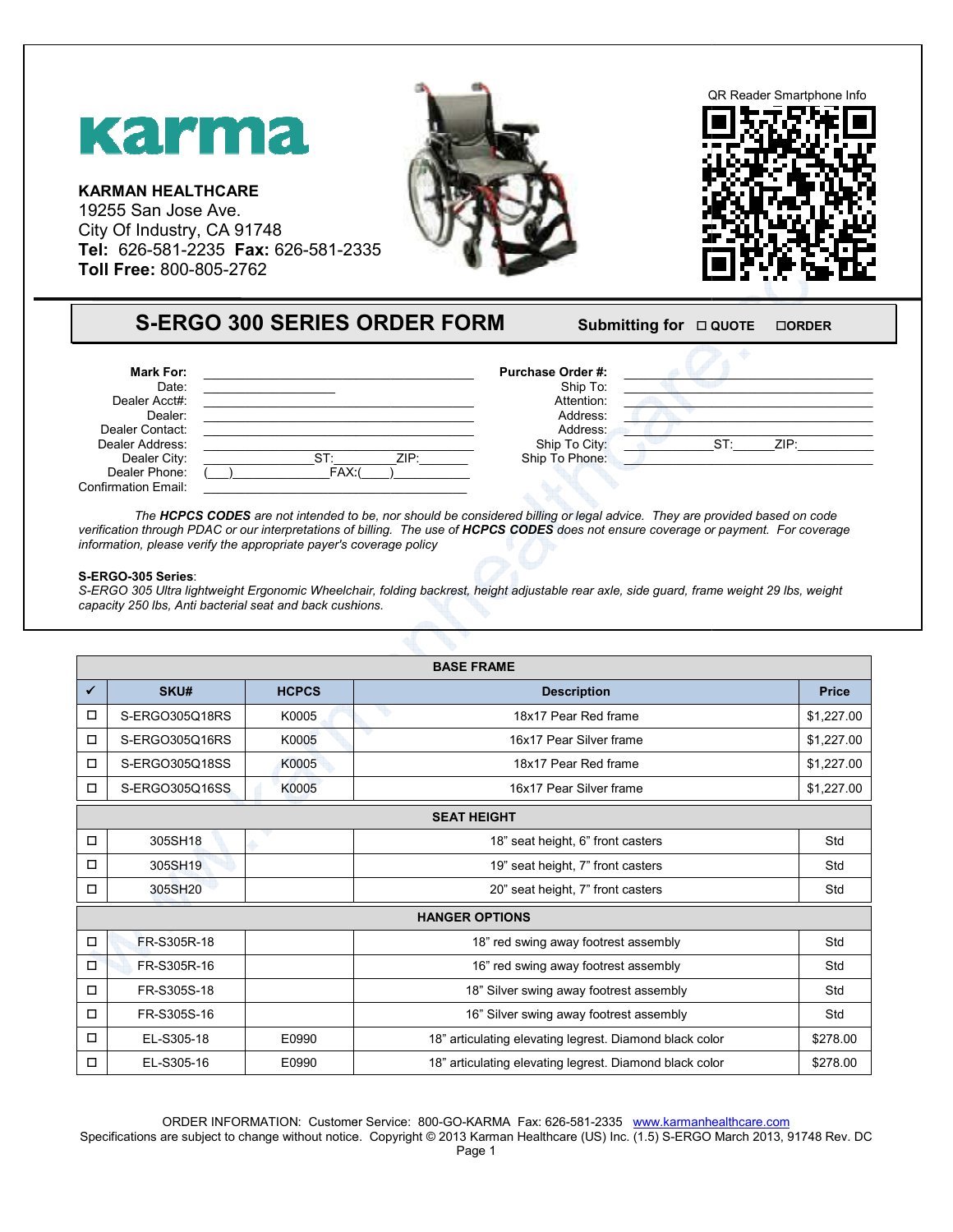|        | <b>SEAT CUSHIONS</b>    |              |                                                                  |              |  |
|--------|-------------------------|--------------|------------------------------------------------------------------|--------------|--|
| ✔      | SKU#                    | <b>HCPCS</b> | <b>Description</b>                                               | <b>Price</b> |  |
| □      | CU-ERGO-18              | E2601        | 18x17 seat memory foam 2" cushion                                | \$176.00     |  |
| □      | CU-ERGO-16              | E2601        | 16x17 seat memory foam 2" cushion                                | \$176.00     |  |
| □      | CU-FT-18                | E2601        | 18x16 seat foam cushion                                          | \$72.00      |  |
| □      | CU-FT-16                | E2601        | 18x16 seat foam cushion                                          | \$72.00      |  |
| $\Box$ | CU-GFR-18               | E2601        | 18x16 seat gel cushion                                           | \$98.00      |  |
| □      | CU-GFR-16               | E2601        | 18x16 seat gel cushion                                           | \$98.00      |  |
| О      | <b>US-S305</b>          |              | 18x17 1/2" Anti bacterial seat cushion                           | std          |  |
| □      | <b>US-S305N</b>         |              | 16x17 1/2" Anti bacterial seat cushion                           | std          |  |
|        | <b>BACK CUSHIONS</b>    |              |                                                                  |              |  |
| $\Box$ | Sku#                    | <b>HCPCS</b> | <b>Description</b>                                               | Price        |  |
| □      | CU-ERGO-18-back         | E2611        | 18" wide memory foam 2" back cushion                             | \$116.00     |  |
| О      | CU-ERGO-16-back         | E2611        | 16" wide memory foam 2" back cushion                             | \$116.00     |  |
| □      | <b>BKF-1817</b>         | E2611        | 18" wide back foam cushion                                       | \$98.00      |  |
| $\Box$ | <b>BKF-1617</b>         | E2611        | 16" wide back foam cushion                                       | \$98.00      |  |
| □      | <b>UB-S305</b>          |              | 18" wide 1/2" Anti bacterial back cushion                        | std          |  |
| П      | <b>UB-S305N</b>         |              | 16" wide 1/2" Anti bacterial back cushion                        | std          |  |
|        | <b>REAR WHEELS</b>      |              |                                                                  |              |  |
| □      | <b>RW-305Q</b>          |              | 24x1 flat free polyurethane wheel assemble with polished handrim | Std          |  |
| □      | RW-MGN-SY               |              | 24x1 pneumatic magnesium rear wheel                              | \$598.00     |  |
| □      | <b>RW-VLCN-SG</b>       |              | 24x1 pneumatic with natural grip handrim                         | \$568.00     |  |
|        | <b>ARMREST ASSEMBLY</b> |              |                                                                  |              |  |
| О      | ARMFX-305               |              | <b>Fixed Armrest</b>                                             | N/A          |  |
| □      | ARMFB-305               |              | Flip back armrest                                                | N/A          |  |
| О      | ARMHA-305               | E0973        | Flip back, height adjustable armrest                             | Std          |  |

|        | <b>OPTIONS &amp; ACCESSORIES</b> |                 |                                                              |          |  |
|--------|----------------------------------|-----------------|--------------------------------------------------------------|----------|--|
| □      | <b>SB22</b>                      | E0978           | Clamp style                                                  | \$19.00  |  |
| $\Box$ | SB99-48                          | E0978           | Auto Style                                                   | \$24.00  |  |
| □      | <b>HL305</b>                     | E0951           | Heel Loop                                                    | Std      |  |
| □      | <b>BT-305</b>                    | E0961           | Brake tip-Extending                                          | Std      |  |
| □      | HR-FLD-115                       | $E0955 + E1028$ | 16-18" width Foldable Headrest with hardware                 | \$238.00 |  |
| □      | AT-305                           | E0971           | Anti Tippers-pair                                            | \$56.00  |  |
| о      | <b>RF-305</b>                    |                 | Rear wheel reflectors pair                                   | \$72.00  |  |
| □      | LS16                             | K0038           | 16" width leg strap-calf support                             | \$11.00  |  |
| □      | <b>LS18</b>                      | K0038           | 18" width leg strap-calf support                             | \$11.00  |  |
| $\Box$ | BKR-EXT-S-305-16                 |                 | 16" width back rest extension                                | \$96.00  |  |
| □      | BKR-EXT-S-305-18                 |                 | 18" width back rest extension                                | \$96.00  |  |
| □      | PSG25F60-BLK                     | E1015           | Frog Legs front fork suspension pair. Patient weight <160 lb | \$299.00 |  |
| □      | PSG25F61-BLK                     | E1015           | Frog Legs front fork suspension pair. Patient weight >160 lb | \$299.00 |  |

ORDER INFORMATION: Customer Service: 800-GO-KARMA Fax: 626-581-2335 www.karmanhealthcare.com Specifications are subject to change without notice. Copyright © 2013 Karman Healthcare (US) Inc. (1.5) S-ERGO March 2013, 91748 Rev. DC